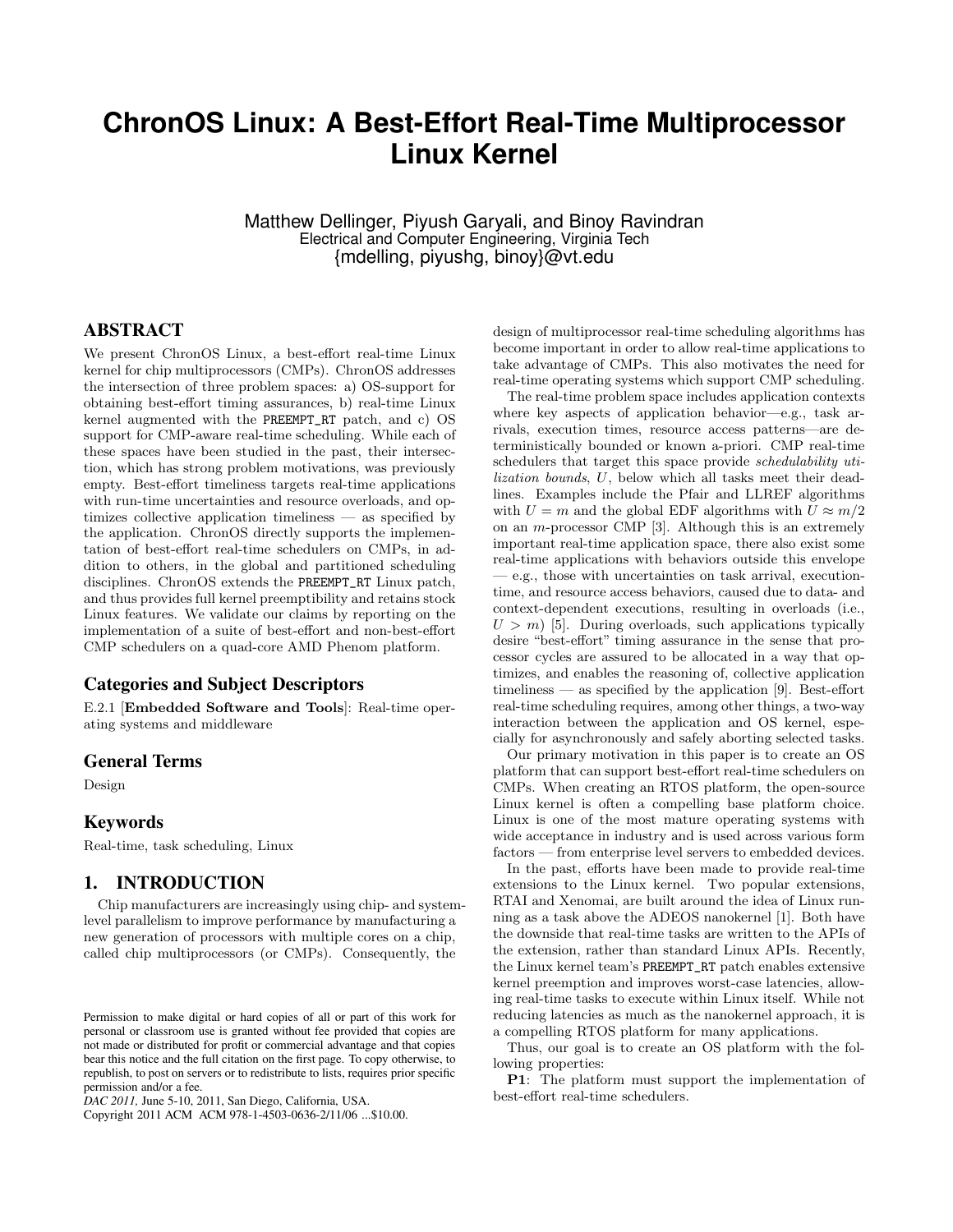P2: The platform must support CMP real-time scheduling.

P3: The platform must be based on the Linux kernel.

P4: The platform must use the PREEMPT\_RT patch.

We present ChronOS Linux, which provides these properties. ChronOS Linux (hereafter referred to as ChronOS) supports the notion of real-time scheduling segments that facilitate the expression and enforcement of time constraints, and asynchronous and safe task termination. ChronOS provides a scheduling framework for the implementation of a broad range of CMP real-time schedulers as plugins, including best-effort, non-best-effort, global, partitioned, and uniprocessor scheduler. We implement a suite of schedulers in ChronOS including G-EDF, G-NP-EDF, P-EDF [3], P-DASA [6], G-GUA, and NG-GUA [7] on a quad-core AMD Phenom platform. Our experiments reveal that the scheduler behaviors are consistent with their theoretical behaviors.

Past efforts that overlap with a subset of ChronOS's problem space include the Alpha OS [9], RED-Linux [11], and  $LITMUS<sup>RT</sup>$  [3]. Alpha, which pioneered the best-effort realtime concept, is not Linux-based. RED-Linux supports fixed and dynamic priority scheduling, but does not support CMPs.  $LITMUS<sup>RT</sup>$  provides extensive support for CMP scheduling on Linux, but it does not support best-effort real-time scheduling. Neither RED-Linux nor  $LITMUS^{RT}$  use the PREEMPT\_RT patch. Thus, to the best of our knowledge, ChronOS is the only Linux/PREEMPT\_RT kernel that supports CMP real-time scheduling including best-effort scheduling — the paper's contribution.

#### **2. PREEMPT\_RT REAL-TIME PATCH**

The stock Linux kernel provides soft real-time capabilities, such as the POSIX primitives and the ability to set priorities. The kernel provides two real-time scheduling policies — SCHED\_FIFO and SCHED\_RR and a "nice"-based scheduling policy called SCHED\_NORMAL. SCHED\_FIFO executes processes in FIFO order within a priority and will only preempt a task to execute a newly arrived task at a higher priority. This is primarily a POSIX-specified feature. SCHED\_RR, on the other hand, schedules processes of the same priority in a round robin fashion while favoring higher priority tasks.

In order to introduce real-time semantics to the kernel, a preemptible kernel is required. To achieve this we use the PREEMPT\_RT patch which enables nearly complete kernel preemption. The patch improves interrupt latencies and allows preemption of most parts of the Linux kernel except for a few regions which are inherently unpreemptible, such as the task scheduler. In-kernel locking primitives have been re-implemented using wait queuing mutexes. As a result, critical sections that are protected with spinlocks or readwrite locks can sleep and are therefore preemptible. Priority inheritance has been implemented for in-kernel spinlocks and semaphores. Interrupt handlers in the kernel have been converted into preemptible kernel threads.

## **3. CHRONOS REAL-TIME SCHEDULER**

#### **3.1 Priority Bit-map and Run-queues**

There are 140 priority levels in Linux, represented as a per-processor bit-map. Priorities  $[0 \dots 99]$  are referred to as real-time priorities while [100 . . . 139] are called "nice" priorities. In the kernel-space, "0" is the highest real-time priority while "99" is the least (which is opposite to that in the user-space). Each CPU has a run-queue of active tasks at a priority. The scheduler starts from the highest priority bit in the processor's bit-map, looks for tasks at that priority level and executes them before going to the next level.

The use of the PREEMPT\_RT patch means interrupts now reside in the same priority space as real-time tasks. We therefore cannot take the same approach as Litmus and place our tasks in a priority band higher than all other tasks in the system, because this would block interrupts, which we may need. In order to facilitate working on the real-time tasks, for every priority level in the bit-map we create another queue called the ChronOS real-time run-queue (CRT-RQ) which holds references to the ChronOS real-time tasks in the Linux run-queue. The CRT-RQ is therefore always a subset of the Linux run-queue. Tasks can therefore be given a priority representing their dependence on various interrupts.

#### **3.2 Scheduling Real-Time Tasks**

The ChronOS scheduler extends the Linux scheduler. Every ChronOS real-time task starts as a Linux real-time task scheduled under SCHED\_FIFO. It becomes a ChronOS realtime task by entering a real-time segment. A real-time segment is defined as a portion of the thread which needs to be executed with real-time time constraints. This can be done using the following system calls in ChronOS: begin\_rt\_seg() is used to indicate the start of a real-time scheduling segment and also to provide the real-time timing constraints for a given task. end\_rt\_seg() indicates the end of a real-time scheduling segment. We add additional parameters to the task descriptor to specify the real-time properties of a task, such as the task's worst case execution cost (WCET), deadline, period and time-utility function (TUF). These are set during the begin\_rt\_seg() system call.

To schedule, we hook into the existing Linux SCHED\_FIFO scheduler. After SCHED\_FIFO has found the highest priority, we call the ChronOS scheduler. When a ChronOS scheduler is enabled and the CRT-RQ for that priority is not empty, the ChronOS scheduler selects a task from the CRT-RQ based on the scheduling algorithm selected, and returns the task to SCHED\_FIFO for execution. Therefore, a ChronOS realtime task executes before a Linux real-time task of the same priority, but after a Linux real-time task of a greater priority.

The real-time scheduler is invoked at various scheduling events. A scheduling event is defined as a trigger that forces the system into a scheduling cycle resulting in a call to the scheduler, which selects a new task. In ChronOS we define the following scheduling events.

Task begins a segment – When a task begins its segment, it is added to the CRT-RQ and the scheduler is invoked. At that time, the scheduling algorithm selects the best task from the CRT-RQ and returns it to SCHED\_FIFO.

Task ends a segment – When a task finishes its scheduling segment, the task is removed from the CRT-RQ and the scheduler is invoked.

Resource is requested – When a task requests a resource such as a mutex, ChronOS tags the task as RE-SOURCE\_REQUESTED and schedules. This lets the scheduling algorithm look at the dependency chain based on the resource requested and pick the best task for execution.

Resource is released – When a task releases a resource, ChronOS invokes the scheduler in order to allow a new task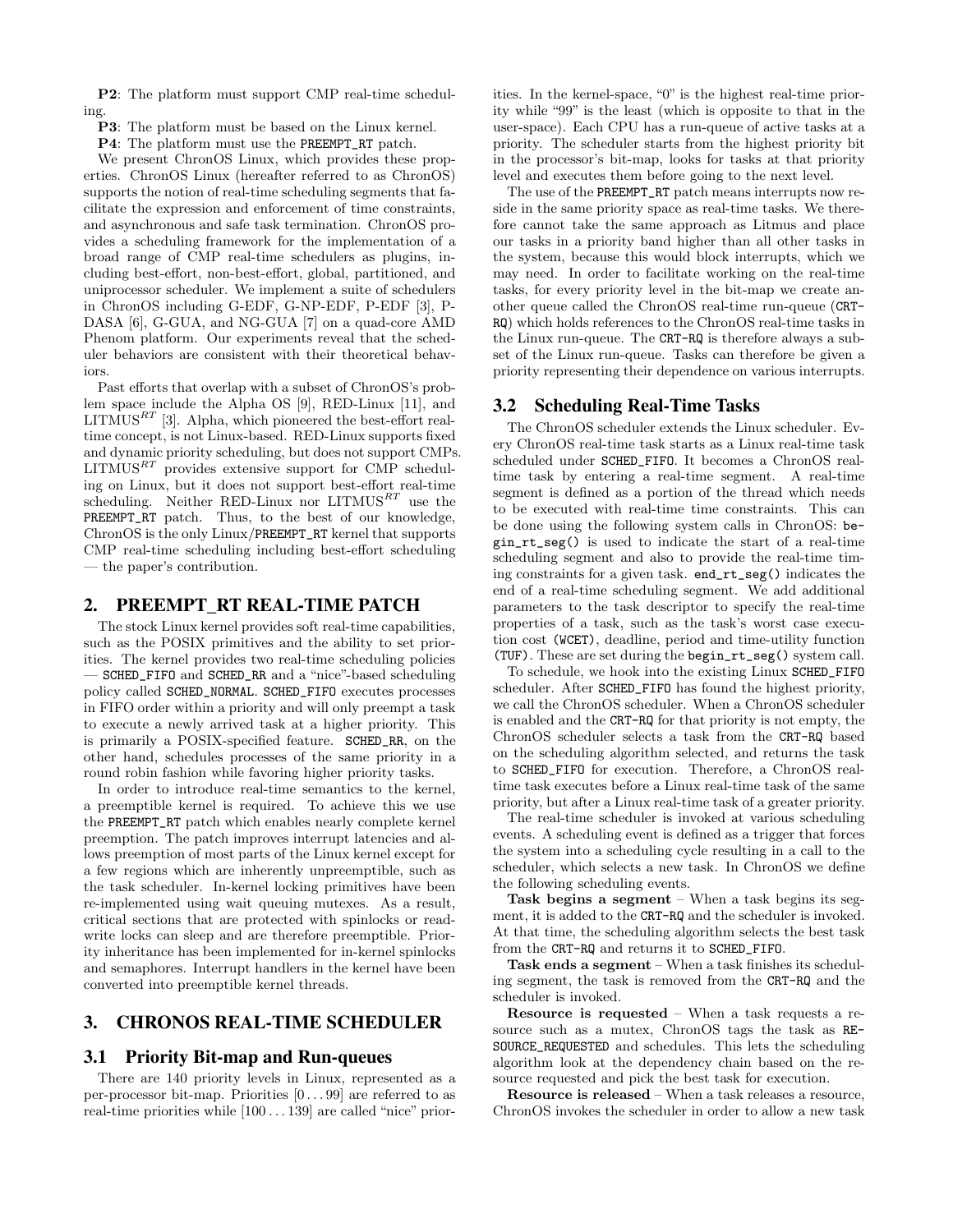

Figure 1: ChronOS scheduling approach on a singleprocessor system

to be picked which might be blocking on the resource that was just released. The decision to choose the new task is done by the scheduling algorithm.

A scheduling algorithm is selected via the set\_scheduler() system call. All scheduling algorithms are created as Linux modules in ChronOS which provides the flexibility to add or remove any scheduling algorithm from a running kernel without restarting the system. The scheduling algorithms are implemented in a modular fashion using a set of functions that we refer to as the "scheduler plugin". Once a scheduler is selected for a set of processors, all the real-time tasks that are added to the system on those processors are scheduled using the selected scheduling algorithm.

## **4. SINGLE PROCESSOR SCHEDULING**

Fig. 1 illustrates an example of scheduling on a single processor machine. As the scheduling algorithms are written as modules in ChronOS, they can be dynamically loaded into a running kernel. This adds the scheduling algorithms to the list of available schedulers. In Fig. 1, the call to set\_scheduler() is made from the real-time application to select EDF as the real-time scheduler. ChronOS checks if the EDF kernel module is available. If the scheduler is found, ChronOS loads the plugin and makes it the default ChronOS local scheduler for running real-time tasks. All the real-time tasks are now added to the CRT-RQ at their deadline position. At every scheduling event, the ChronOS scheduler invokes sched\_edf(). Since items are inserted in order, the head of the CRT-RQ now represents the earliest deadline task, which is returned to SCHED\_FIFO for execution. For algorithms that use dynamic keys, such as TUF-based algorithms, the scheduler would have to sort the CRT-RQ.

## **5. MULTIPROCESSOR SCHEDULING**

Scheduling on multiprocessors can be mainly categorized into three forms – partitioned, clustered, and global scheduling. ChronOS supports all these variants. Since clustering is simply a combination of the two, we only describe the details of partitioned and global architectures.

#### **5.1 Partitioned Scheduling**

Partitioned scheduling can be described as uniprocessor scheduling done on multiprocessors. The key idea of partitioned scheduling is to divide the task-set using an off-line heuristic (such as first-fit or best-fit) to partition a set of tasks on M processors. This has been shown to be equivalent to the bin-packing problem [10] and hence NP-hard in the strong sense. Baruah *et al.* present a polynomial-time algorithm to partition collection of sporadic tasks onto M processors in [2].



Figure 2: ChronOS global scheduling approach on a multiprocessor system

To use partitioned scheduling algorithms on ChronOS, we partition the task-set using off-line polynomial-time heuristics. For an M processor system, the heuristic divides the task-sets into M processor bins. Once all the tasks have been divided, the affinity of each of the tasks is set to the processor they have been assigned to. The tasks are added to the CRT-RQ of their respective assigned processors. As partitioned scheduling is an extension of uniprocessor scheduling, the partitioned scheduler is set as the local ChronOS scheduler on all processors using the set\_scheduler() system call. Each processor runs its scheduling algorithm independently. At every scheduling event, the processor enters its local scheduler, looks at the local CRT-RQ, and picks the next task to be executed.

## **5.2 Global Scheduling**

Most of the multiprocessor scheduling algorithms, such as G-EDF, G-GUA and NG-GUA are based on global scheduling. The main idea behind global scheduling is that the tasks are assigned to a global queue instead of individual local queues. The scheduling algorithm on each processor looks at the global queue to make a scheduling decision. Clustering is a simple extension of global scheduling wherein multiple global scheduling domains are created, each of which spans some subset of the system's processors.

Fig. 2 illustrates the global scheduling approach used in ChronOS. In order to implement global scheduling, we create another level of scheduling abstraction. At the top we have the "global scheduler" which looks at the "global task queue". The global scheduler maps to a "local scheduler" on individual processors which extends from SCHED\_FIFO. The global scheduler (invoked on a processor) either picks the top task or the top  $M$  tasks, depending on its type. In the latter case, these tasks are given to the task mapping algorithm which maps these tasks on M underlying processors. The tasks assigned by the task mapping algorithm are pushed into the "globally assigned task" block from where the "task puller" on each CPU picks up the task and moves it to the head of its local queue. The default local scheduling algorithm for global scheduling algorithms on each processor is FIFO, which picks the head of the CRT-RQ queue and gives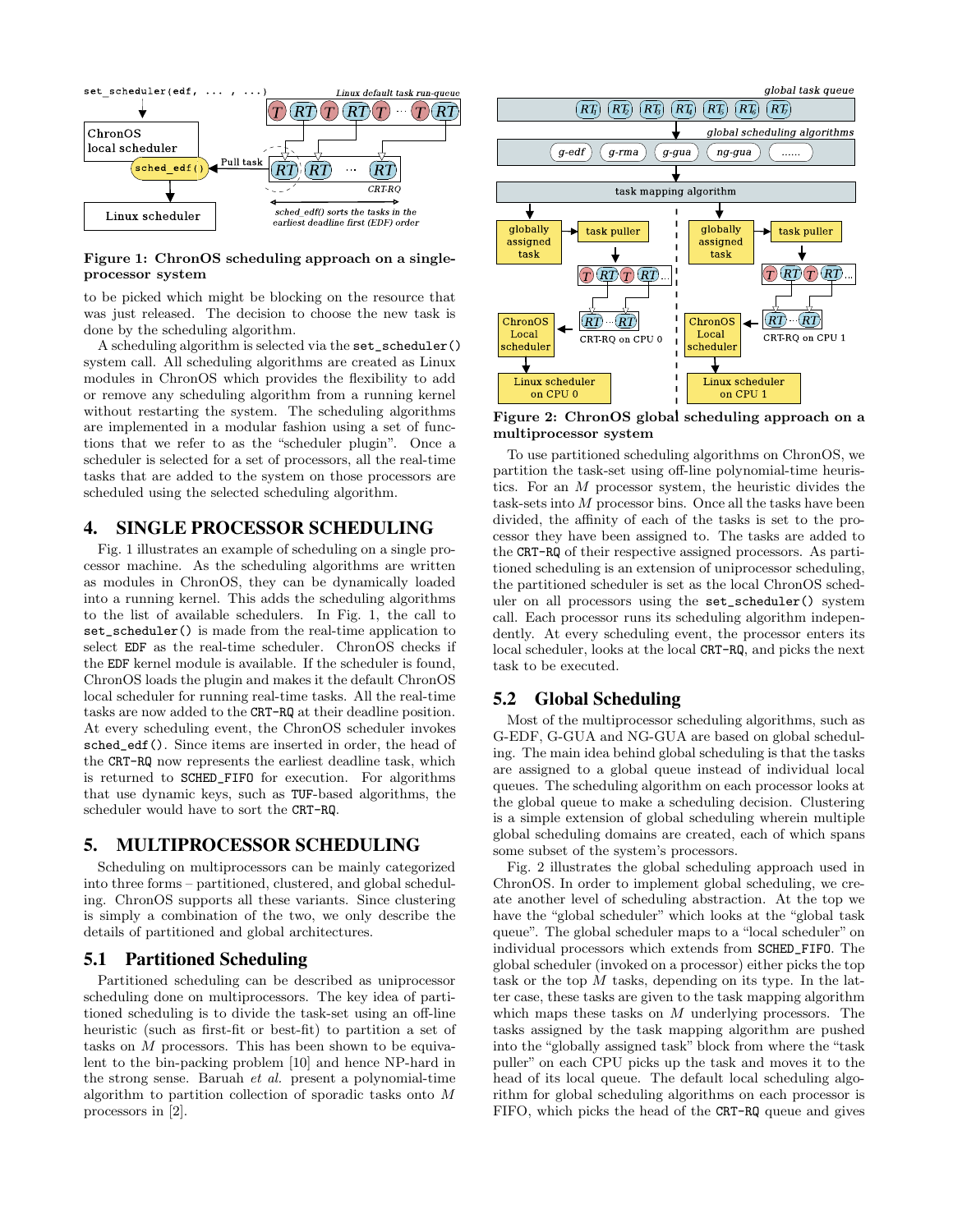

Figure 3: Global scheduling architecture models in ChronOS (a) "Application concurrent" model (b) "Stopthe-World" model

the task to SCHED\_FIFO for execution.

There are two ways in which global scheduling can be achieved. In the"Application Concurrent" scheduling model, the global scheduler (such as G-NP-EDF) picks a task for itself. In the "Stop-the-World"(STW) scheduling model, the global scheduler (such as G-EDF) picks the tasks for all M available processors.

#### *5.2.1 Application Concurrent Scheduling Model*

Fig. 3(a) illustrates the application concurrent scheduling model. For the sake of explanation of the model, we will assume that the scheduling algorithm picks the task at the head of the queue, and that task execution is nonpreemptible. At the beginning, task  $T_6$  is running on processor  $P_0$  and task  $T_8$  is running on processor  $P_1$ . As shown,  $T_8$  finishes before  $T_6$ . However,  $T_6$  is not preempted on  $P_0$ . After  $T_8$  finishes, it generates a scheduling event.  $P_1$  enters the global scheduler, picks the first eligible task  $T_3$  from the global queue and assigns it to  $P_1$ . The local scheduler on  $P_1$ pulls the task  $T_3$  and starts executing it. While  $P_1$  pulls its task,  $T_6$  finishes on  $P_0$  and generates a scheduling event. It pulls  $T_1$  from the global queue and starts executing it without preempting  $T_3$  on  $P_1$ . The same procedure is repeated for other scheduling events.

There might be a scenario when both processors finish their tasks concurrently. As shown in the Fig. 3(a), when  $T_2$ finishes on  $P_0$ ,  $T_4$  finishes on  $P_1$ . As the global task queue is shared between processors, while  $P_0$  enters the global scheduler,  $P_1$  blocks. When  $P_0$  finishes,  $P_1$  unblocks and enters the scheduler. There may also be a case where  $P_1$  is not executing a real-time task when  $P_0$  schedules. In such a case, an "Inter-processor Interrupt" (IPI) is sent to  $P_1$  to force it to reschedule.

G-NP-EDF and G-FIFO are some of the algorithms that use such an architecture model. The downside of the application concurrent model is that it is difficult to implement scheduling algorithms that consider resource dependencies. Additionally, since the schedule is only generated for a single processor, there is no way to implement optimal algorithms such as LLREF or PFair.

#### *5.2.2 Stop-the-World Scheduling Model*

In order to allow optimal global scheduling algorithms and resource management, ChronOS implements the STW scheduling model. Fig. 3(b) provides an illustration of the model. The figure shows the dependency relation of the tasks in the global task queue with each other. Task  $T_4$ needs a resource owned by task  $T_2$  which in turn requires a resource held by task  $T_1$ . In a similar fashion, task  $T_6$  needs a resource owned by task  $T_5$ . Task  $T_3$  does not have any dependents. Let us assume that the scheduling algorithm considers the tasks that have the maximum dependents as the most eligible tasks for execution.

Fig. 3(b) shows that tasks  $T_1$  and  $T_5$  are currently executing on processors  $P_0$  and  $P_1$ , respectively. Task  $T_5$  finishes first and generates a scheduling event. In the STW model, once a scheduling event is generated, the schedule needs to be created for all the processors. This requires a processor to be able to force a scheduling event on all other processors. When task  $T_5$  triggers the scheduling event, processor  $P_1$  sends an (IPI) to all the processors which forces the processors to schedule.

In the example shown in Fig. 3(b), processor  $P_1$  sends an IPI to all processors. After sending the IPI,  $P_1$  enters its global scheduler and looks at the available tasks in the run-queue to create the schedule. Meanwhile, processor  $P_0$ receives the IPI and is forced into the scheduler. However, as  $P_1$  is already in the global scheduler,  $P_0$  blocks. The global scheduler on  $P_1$  picks two eligible tasks (assuming a twoprocessor system in the example) and hands these tasks to the mapping algorithm. The task mapper pushes these tasks into the "globally assigned task" block of each processor. Each processor pulls its assigned task to the head of its local queue which is then executed by the Linux scheduler.

#### **5.3 Mapping Tasks to Processors**

Fig. 4 illustrates the mapping algorithm used in ChronOS for global scheduling. The job of the algorithm is to take the M most eligible tasks that have been selected by the globlal scheduler and map them to the M available processors such that task migrations are reduced and cache coherence is preserved. The algorithm shown in Fig. 4 is selected as the default for global scheduling algorithms. However, the default task-mapper can be overridden in ChronOS.

The mapping is done using a three-pass algorithm. In Fig. 4 tasks  $RT_5$ ,  $RT_8$ ,  $RT_1$  and  $RT_4$  are four real-time tasks that have been selected by the global scheduling algorithm.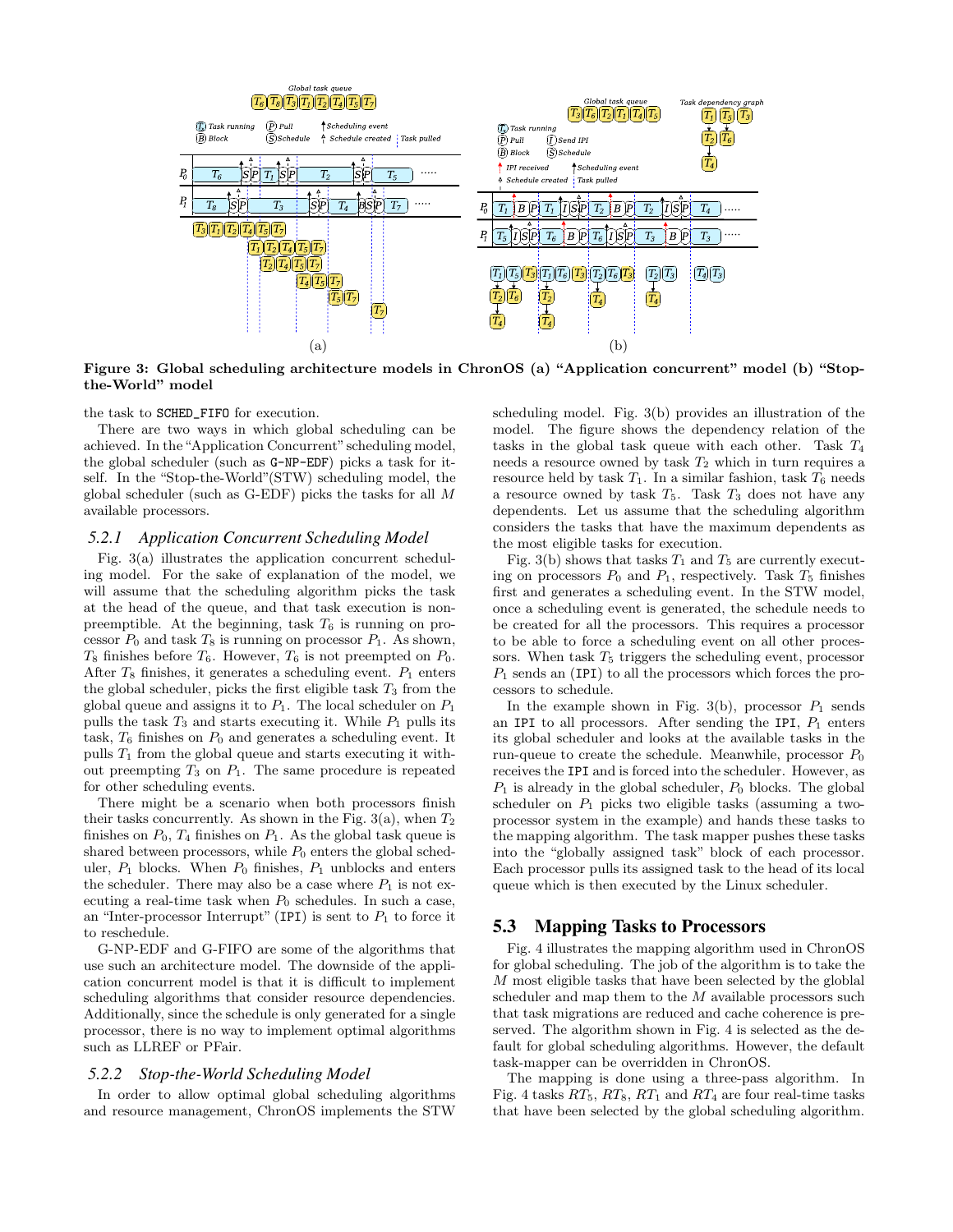Each run-queue shows the tasks that belong to the individual processors. We also highlight the currently running task on each processor before the scheduling event was triggered. Task  $RT_2$  is the currently running task on processor  $P_0$ , task  $RT_5$  on  $P_1$ , task  $RT_9$  on  $P_2$ , and task  $RT_7$  on  $P_3$ .

In the first pass, the algorithm examines the final schedule and maps currently running tasks to the processors they are running on. As shown in Fig. 4, task  $RT_5$ , the currently running task on  $P_1$ , is mapped to  $P_1$ . In the second pass, the algorithm examines the final schedule and maps tasks to the processor they are currently on. This prevents tasks from being unnecessarily migrated. As shown, since task  $RT_4$ resides on processor  $P_0$ , it is mapped there. In the similar fashion, task  $RT_8$  is mapped to  $P_2$ . In the last pass, the leftover tasks are mapped to the remaining processor(s). As shown, task  $RT_1$  is assigned to processor  $P_3$ . Since task  $RT_1$ resides on processor  $P_0$ , this step results in the migration of the mapped tasks.

If the final schedule consists of  $M$  tasks that all belong to the same processor, the worst case migration cost is  $M -$ 1 migrations. In such cases, cache-aware scheduling algorithms can be used to create a cache conscious schedule which limits migrations. Guan *et al.* [8] and Calandrino *et al.* [4] present cache-aware real-time scheduling algorithms.

## **6. EXPERIMENTAL EVALUATION**

To evaluate the performance of ChronOS, we conducted experiments on a quad-core AMD Phenom machine with a clock speed of 2.3 GHz. We measured overheads associated with real-time scheduling and experimentally compared the scheduling algorithms previously listed with their theoretical results.

# **6.1 NG-GUA and G-GUA**

NG-GUA and G-GUA are multiprocessor polynomial-time heuristic scheduling algorithms that provide best-effort timeliness behavior in the presence of run-time uncertainties, overloads, and dependencies, yet still yield optimal total utility in underload conditions. NG-GUA defaults to G-EDF during under-loads while G-GUA does not. G-EDF and NG-GUA should therefore meet all deadlines until m/2, while G-GUA may miss deadlines earlier. Once G-GUA and NG-GUA begin missing deadlines, both should be free from the "domino effect" commonly seen in EDF-type algorithms. For brevity, the details of the algorithms have been omitted. They are given by Garyali et. al. in [7].



Figure 4: Task mapping for global scheduling algorithms in ChronOS



Figure 5: Deadline satisfaction ratio (DSR)



Figure 6: ChronOS scheduling overheads

# **6.2 Scheduling Results**

We create a real-time test application using ChronOS APIs which periodically fires real-time tasks with specified timeconstraints. For each task, we use a burn\_cpu(wcet) function, which takes the WCET as an input and burns processor cycles for that amount of time. To simplify experimentation, we use periodic tasks with deadlines equal to periods. Fig. 5 shows deadline satisfaction ratio (DSR) results for several best-effort and non-best-effort scheduling algorithms. The results shown are for a 12-task taskset with periods distributed between 40ms and 2s, and randomly generated utilities and execution times. We observe that the results are consistent with the theoretical behavior of the algorithms; G-EDF and G-NP-EDF demonstrate the "domino effect" when overloaded, which causes them to miss nearly all deadlines. The TUF based algorithms exhibit best-effort performance in overloads, meeting a large percentage of deadlines. G-EDF and NG-GUA also exhibit identical performance in underloads, as expected. More extensive scheduling results are presented by Garyali et. al. in [7].

#### **6.3 Overheads**

To measure the overhead incurred by our scheduling framework over SCHED\_FIFO, we measured four sources of overhead: context switching overhead, scheduling overhead, inscheduler migration overhead, and the overhead of our realtime specific system calls. All times measured, both in the kernel and in the userspace, were taken by reading the x86 architecture's Time Stamp Counter (TSC) before and after the event measured. All results are from at least 1000 runs.

Context switching overhead describes the cost of the Linux kernel's context\_switch() function, which performs the actual switching of the old and new tasks. The function is also